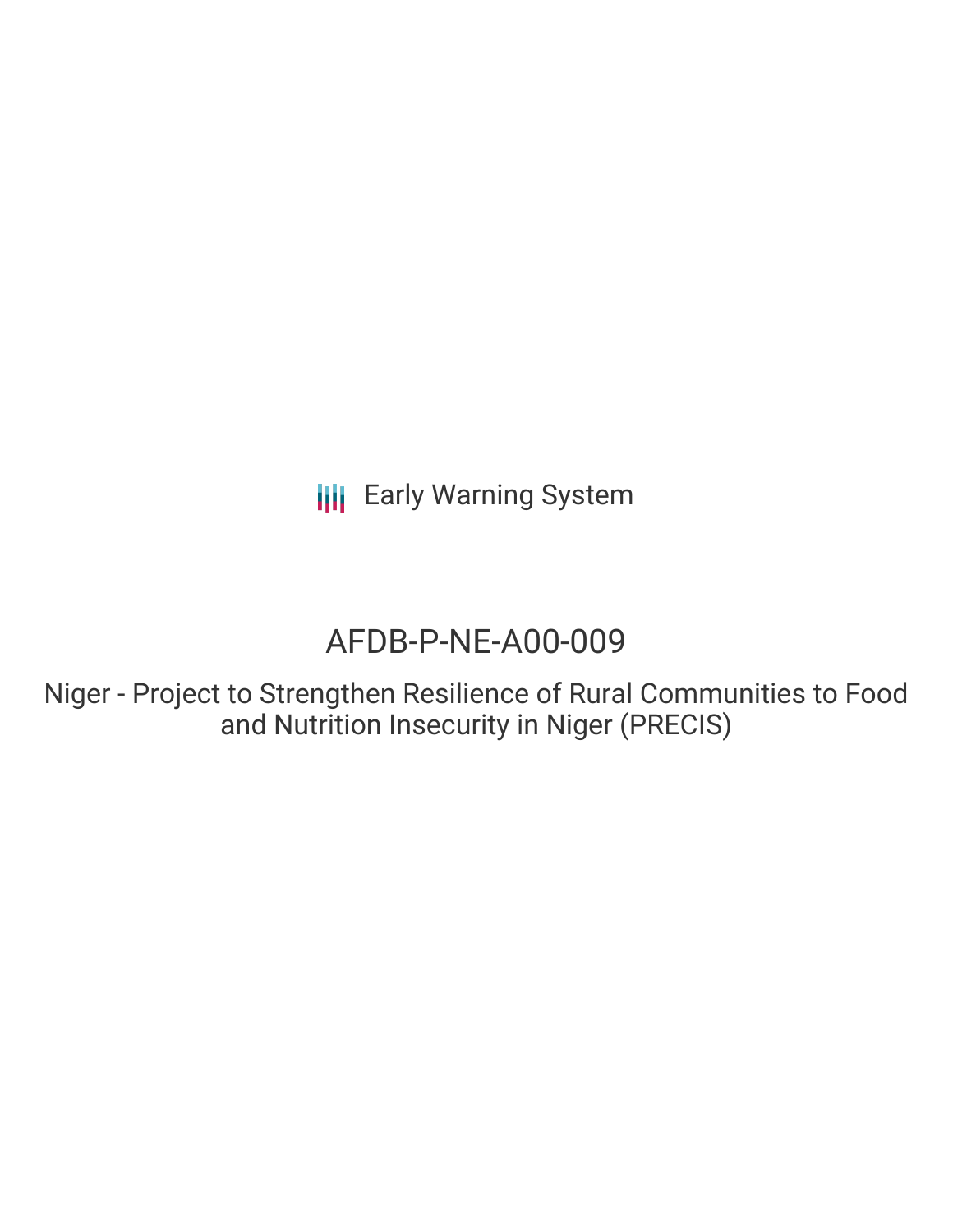

Niger - Project to Strengthen Resilience of Rural Communities to Food and Nutrition Insecurity in Nin<mark>gr *(DDECIS*)</mark><br>ا

### **Quick Facts**

| <b>Financial Institutions</b><br>African Development Bank (AFDB)<br><b>Status</b> |
|-----------------------------------------------------------------------------------|
|                                                                                   |
| Approved                                                                          |
| <b>Bank Risk Rating</b>                                                           |
| <b>Voting Date</b><br>2020-10-30                                                  |
| <b>Borrower</b><br>Republic of Niger                                              |
| Agriculture and Forestry<br><b>Sectors</b>                                        |
| <b>Investment Type(s)</b><br>Grant                                                |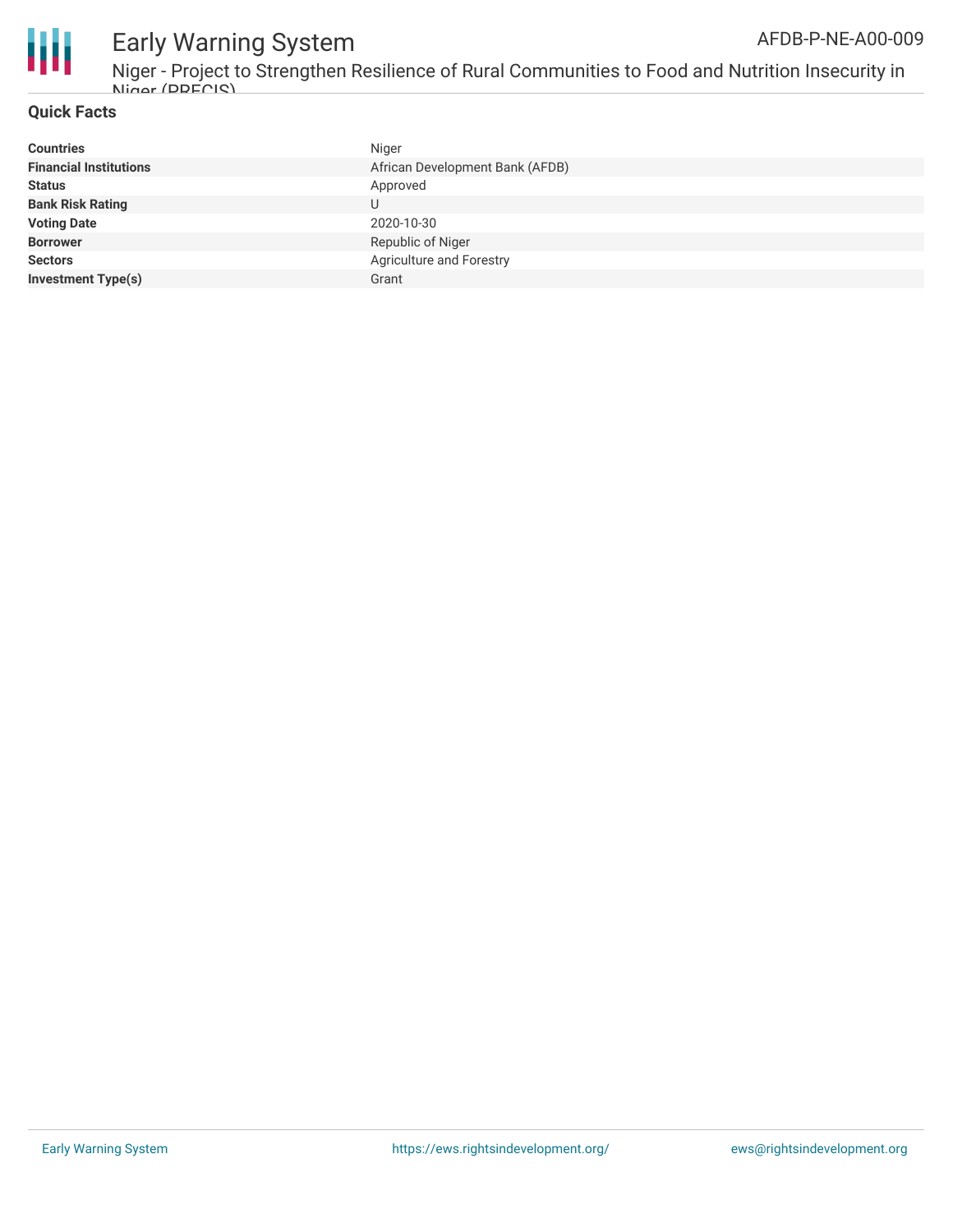

Early Warning System Niger - Project to Strengthen Resilience of Rural Communities to Food and Nutrition Insecurity in Niger (DDECIS) AFDB-P-NE-A00-009

### **Project Description**

According to the bank website, "The Project to Strengthen Resilience of Rural Communities to Food and Nutrition Insecurity in Niger (PRECIS) aims to sustainably improve the food and nutrition security of rural households and strengthen their resilience to climatic and environmental shocks. It will support small-scale producers by removing production and marketing constraints in the cereal, market gardening, poultry and small livestock production sub-sectors, throughtwo technical components that will have the following effects: (i) diversify production, increase yields and the capacity to adapt to external shocks, particularly climatic shocks, as well as improve the nutrition security of rural producers (including women and young people); and (ii) enhance the value of agro-sylvo-pastoral production surpluses through increased marketing on semiwholesale markets and the promotion of agricultural entrepreneurship with sustainable integration into the local, regional and national economy."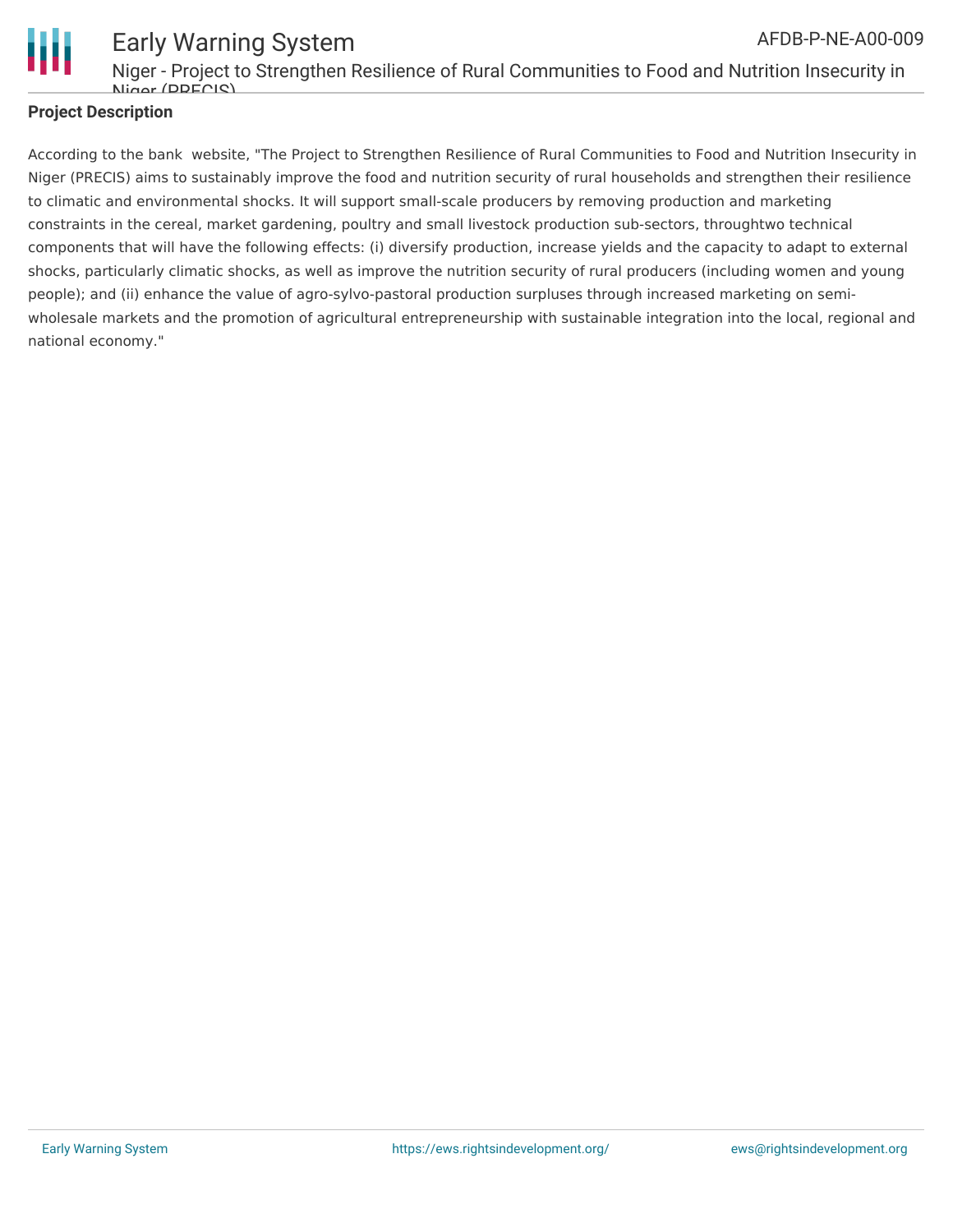

Niger - Project to Strengthen Resilience of Rural Communities to Food and Nutrition Insecurity in Niger (DDECIS)

#### **Investment Description**

African Development Bank (AFDB)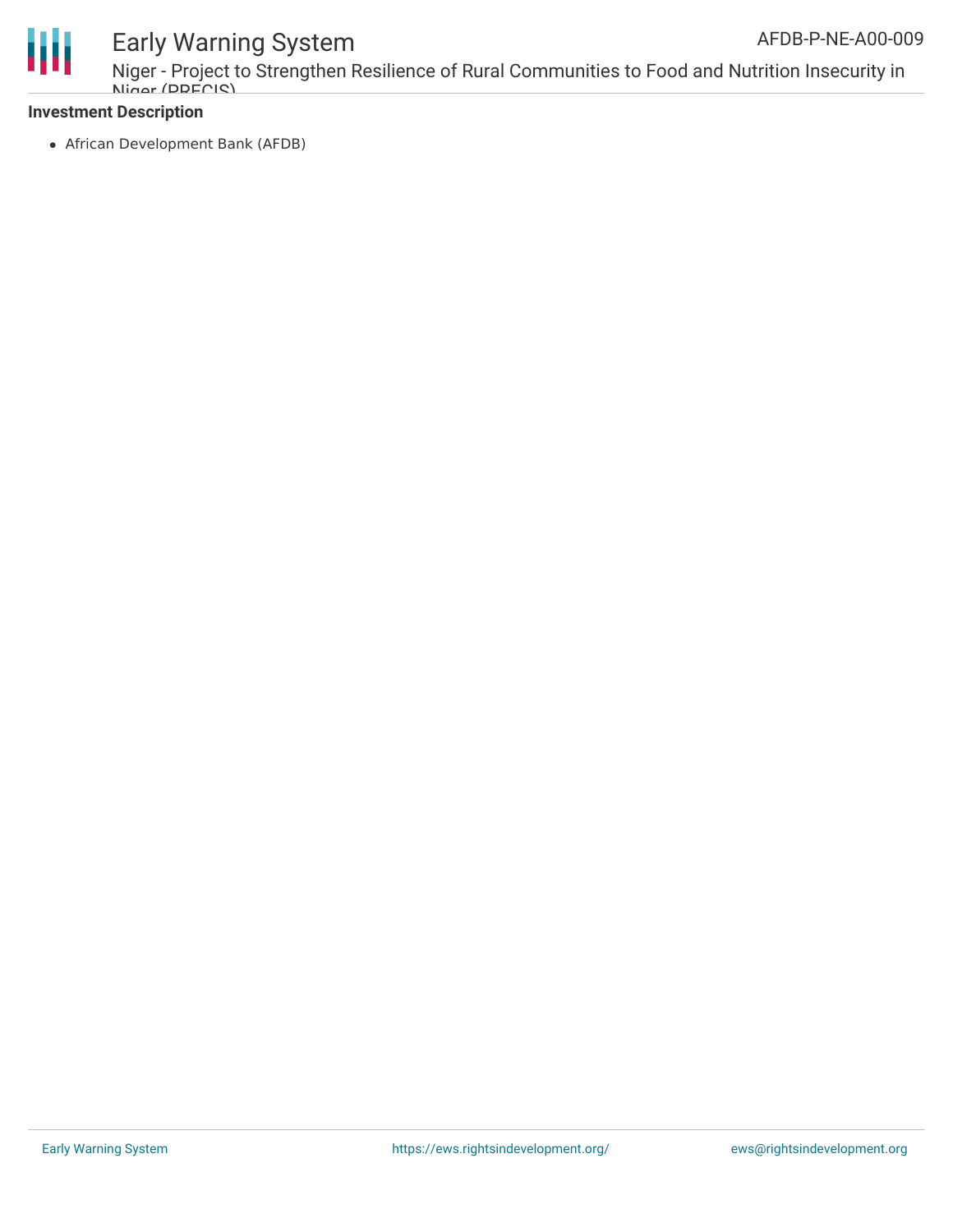

Niger - Project to Strengthen Resilience of Rural Communities to Food and Nutrition Insecurity in Niger (DDECIS)

### **Contact Information**

CHEIKH ABDALLAHI Cheibany Moustapha c.abdallahi@afdb.org

### ACCESS TO INFORMATION

You can submit an information request for project information at: https://www.afdb.org/en/disclosure-and-access-toinformation/request-for-documents. Under the AfDBÕs Disclosure and Access to Information policy, if you feel the Bank has omitted to publish information or your request for information is unreasonably denied, you can file an appeal at https://www.afdb.org/en/disclosure-and-access-to-information/appeals-process.

#### ACCOUNTABILITY MECHANISM OF AfDB

The Independent Review Mechanism (IRM), which is administered by the Compliance Review and Mediation Unit (CRMU), is the independent complaint mechanism and fact-finding body for people who have been or are likely to be adversely affected by an African Development Bank (AfDB)-financed project. If you submit a complaint to the IRM, it may assist you by either seeking to address your problems by facilitating a dispute resolution dialogue between you and those implementing the project and/or investigating whether the AfDB complied with its policies to prevent environmental and social harms. You can submit a complaint electronically by emailing crmuinfo@afdb.org, b.kargougou@afdb.org, b.fall@afdb.org, and/or s.toure@afdb.org. You can learn more about the IRM and how to file a complaint at: https://www.afdb.org/en/independent-review-mechanism/